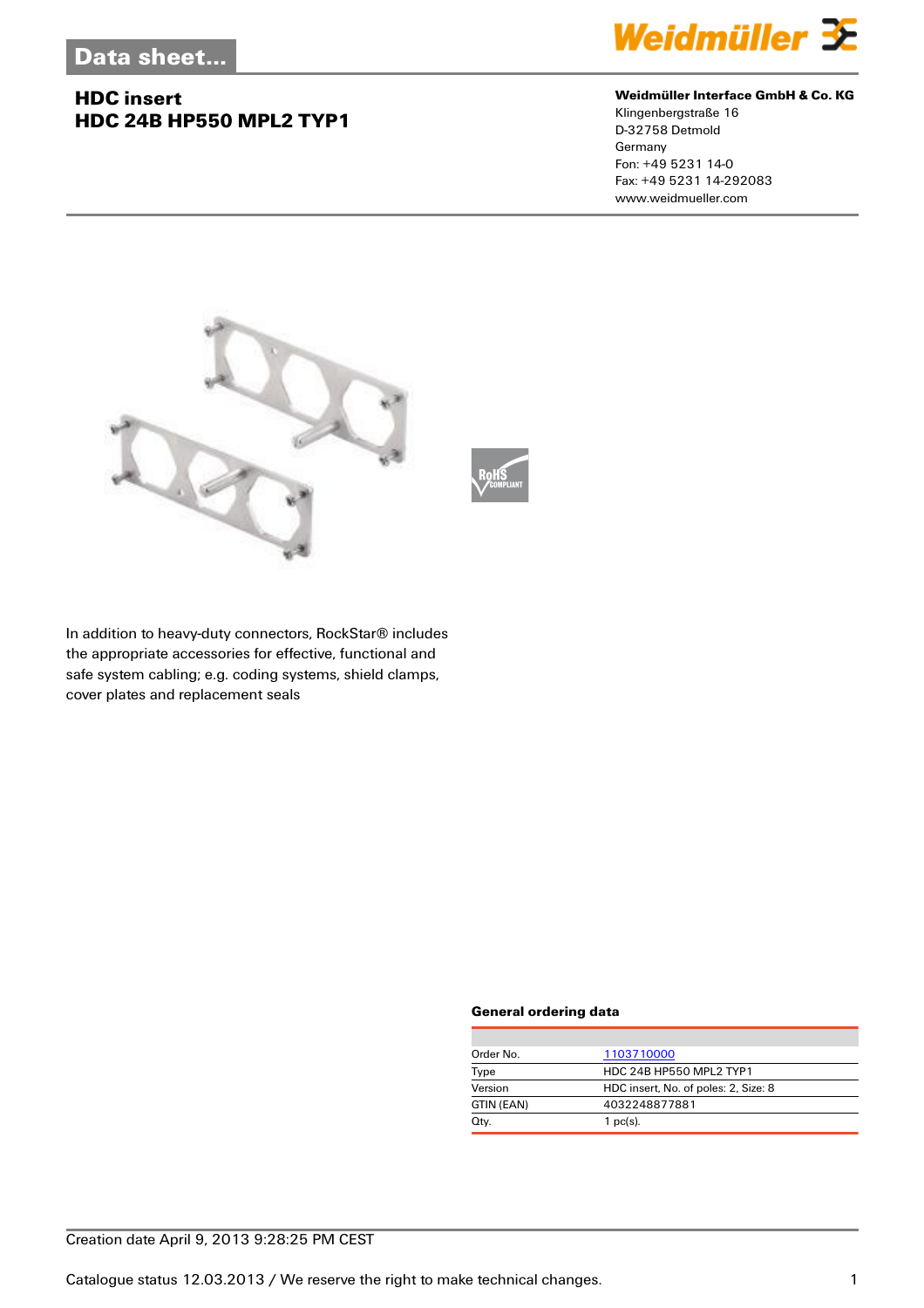## **HDC insert HDC 24B HP550 MPL2 TYP1**

# **Technical data**



### **Weidmüller Interface GmbH & Co. KG**

Klingenbergstraße 16 D-32758 Detmold Germany Fon: +49 5231 14-0 Fax: +49 5231 14-292083

| <b>Dimensions and weights</b> |                            |                                                               |  |
|-------------------------------|----------------------------|---------------------------------------------------------------|--|
|                               |                            |                                                               |  |
| 140 mm                        | Width                      | 42 mm                                                         |  |
| 46 mm                         | Mounting dimension - width | $32 \text{ mm}$                                               |  |
| 130 mm                        | Net weight                 | 0 <sub>g</sub>                                                |  |
|                               |                            |                                                               |  |
|                               |                            |                                                               |  |
| 27-26-07-02                   | eClass 7.1                 | 27-44-02-02                                                   |  |
|                               |                            |                                                               |  |
|                               |                            |                                                               |  |
|                               |                            |                                                               |  |
|                               |                            |                                                               |  |
|                               |                            |                                                               |  |
|                               |                            |                                                               |  |
| Conform                       |                            |                                                               |  |
|                               |                            | For further accessories, see chapter J - tools, see chapter K |  |